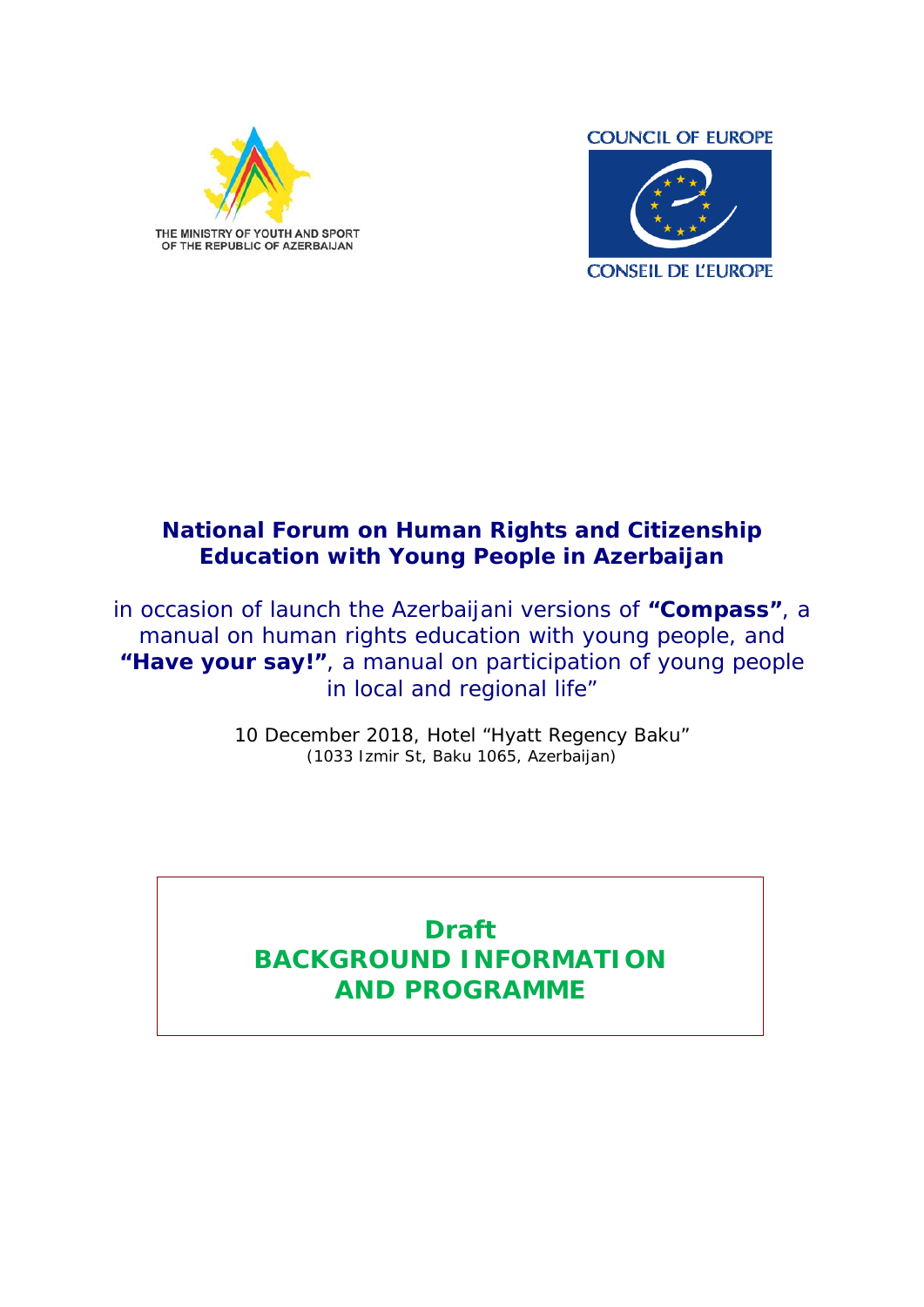#### **BACKGROUND INFORMATION**

<u>.</u>

#### **Human Rights and Citizenship Education at the Council of Europe**

The project of the Youth Department of the Council of Europe on Human Rights Education is a direct contribution of to the core mission of the organisation to promote and protect human rights. The project – often referred to as Human Rights Education Youth Programme - aims to consolidate and support the role of non-governmental youth organisations and as actors in the implementation of the Council of Europe Charter on Education for Democratic Citizenship and Human Rights Education. It does so by combining the development and dissemination of tools and resources on human rights education and capacitybuilding activities for trainers, multipliers and advocates of human rights education as a human right.

The work on human rights education of the Youth Department is built around Compass, a manual for human rights education with young people. A fully revised version of Compass was published and launched in 2012. In November 2018, the Azerbaijani language version became available to users.

The Charter on Education for Democratic Citizenship and Human Rights Education, adopted by the Committee of Ministers of the Council of Europe in 2010, emphasises the role of member states of the Council of Europe in making human rights education a reality for every person in Europe and the importance of quality education to promote the core values of the institution. The Charter provides the basis for advancing human rights education at local and regional level by defining objectives and principles applying to policy, legislation and practice1.

**Specific bi-lateral co-operation** activities **between the Council of Europe and the Ministry of Youth and Sports of the Republic of Azerbaijan** were included for the first time in the Council of Europe Action Plan for Azerbaijan for 2016-2017. They are grouped under the project Capacity Building of Youth Leaders and Activists from Azerbaijan, Human Rights Education and Democratic Citizenship.

The project was focused on human rights education and democratic youth participation and is based on the training of trainers and multipliers, and the provision of educational resources in the Azerbaijani language.

The translation and availability of "Compass" and "Have Your Say!" in Azerbaijani language played a central role in this project as it should result in a wider group of competent and experienced of youth leaders, trainers and multipliers capable of reinforcing youth organisations and youth work in Azerbaijan through participatory and human-rights based approached.

**The National Forum on Human Rights and Citizenship Education with Young People in Azerbaijan** is a culmination point of the above-mentioned project and a direct contribution of the partners to support the implementation of the Charter on Democratic Citizenship and Human Rights Education, as well as to disseminate "Compass" and "Have your say!" as valuable tools in the Republic of Azerbaijan.

<sup>1</sup> The Council of Europe Charter on Education for Democratic Citizenship and Human Rights Education is available at: http://www.coe.int/t/dg4/education/edc/Charter/Charter\_EN.asp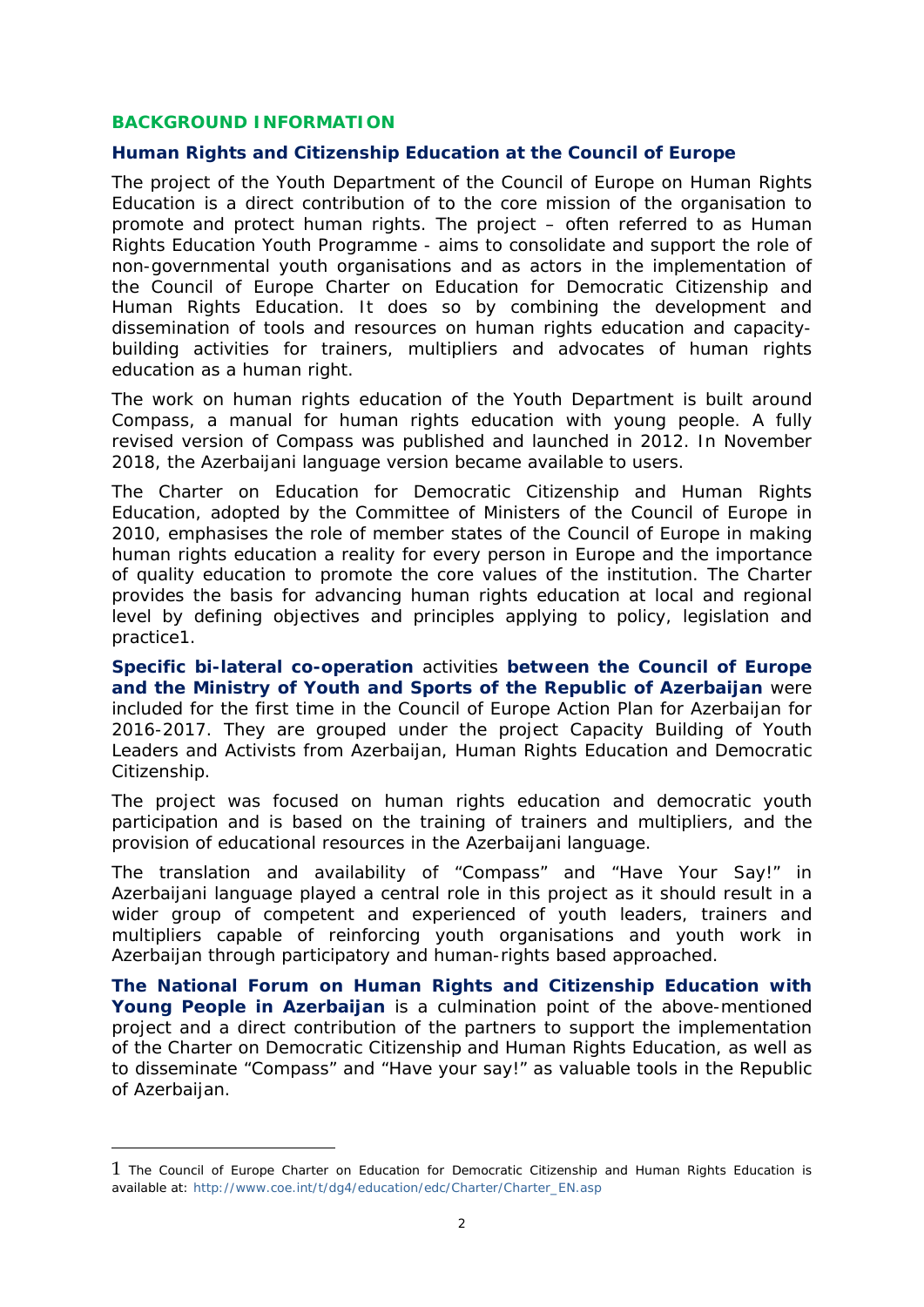The *National Forum on Human Rights and Citizenship Education with Young People in Azerbaijan* in occasion of launching the Azerbaijani versions of *"Compass"*, a manual on human rights education with young people, and of *"Have your say!",* a manual on participation of young people in local and regional life" will be held **on 10 December 2018 at Hotel "Hyatt Regency Baku"** (1033 Izmir St, Baku 1065, Azerbaijan).

#### **Aims and objectives**

The Forum will bring together partners and actors from the youth, education and human rights sectors to reflect on the state of play of human rights and citizenship education in Azerbaijan. The Azerbaijani versions of the manuals Compass and Have Your Say! will be publicly presented at the Forum.

#### **Main organisers**

The Conference is organising by the Council of Europe Youth Department and the Ministry of Youth and Sport of the Republic of Azerbaijan.

The Forum will be held in English and Azerbaijani languages with simultaneous interpretation.

### **DRAFT PROGRAMME**

- 13:30-14:00 Registration of the participants
- 14:00-14:40 **Official opening of the Forum**, *with*:
	- *Azad Rahimov, Minister of Minister on Youth and Sport of the Republic of Azerbaijan*
	- *Bahar Muradova, Vice-Speaker of the Parliament of the Republic of Azerbaijan*
	- *Zoltán Hernyes, Head of the Council of Europe Office in Baku*
	- *Elmira Suleymanova, Ombudsman of the Republic of Azerbaijan*
	- *Elshad Isgandarov, Ambassador at Large, Ministry of Foreign Affairs*
	- *Maryam Majidova, Chairwoman of the National Assembly of Youth Organizations of the Republic of Azerbaijan*
- 14:40-15:10 **Approaches and practices on Education for Democratic Citizenship and Human Rights Education at the Council of Europe,** *with Rui Gomes, Head of Division Education and Training, Youth Department of the Council of Europe*
- 15:10-15:40 **Ceremony of delivery of certificates to the participants of joint activities,** held in 2017-2018 within the youth dimension of the Council of Europe Action Plan for Azerbaijan
- 15:40-16:10 *Coffee-break*